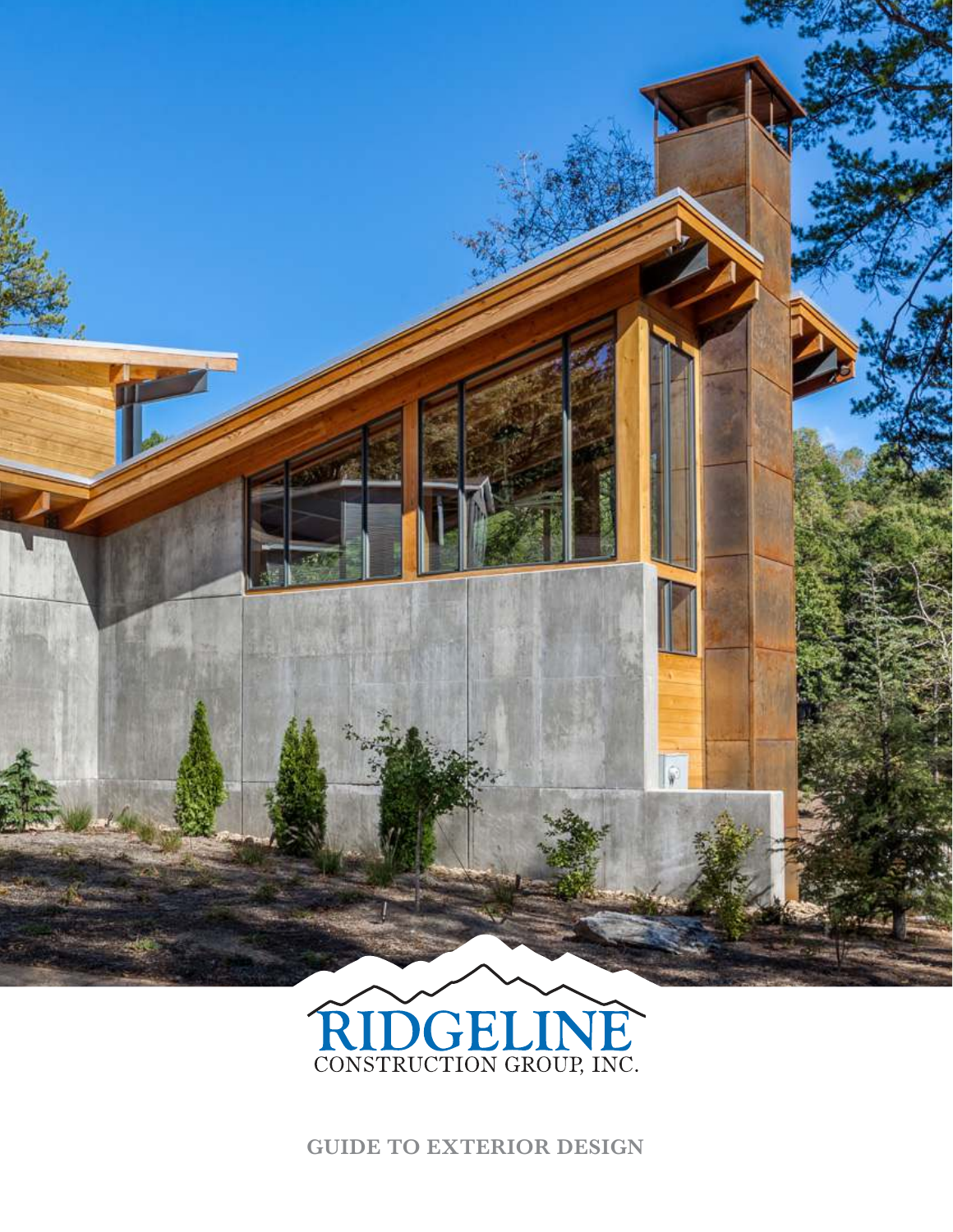

# **GUIDE TO EXTERIOR DESIGN**

If you're looking to build a custom home, you may be overwhelmed by the number of options when it comes to exterior styles. Ahead, we share insight on some of the most popular exterior home styles so you can get a better understanding of which choice will work best for your new home.





## **MODERN/CONTEMPORARY**

Modern and Contemporary homes are notable for their clean lines and emphasis on space. So-called mid-century modern homes have been popular since the 1950s, and contemporary homes tend to follow similar principles while incorporating more forward-thinking additions such as energy-efficient design motifs and sustainable materials. Homes built in modern and contemporary styles also typically blend indoor and outdoor spaces and emphasize natural light throughout the rooms.

## **FARMHOUSE**

Farmhouses, naturally, are based on designs that were usually seen in rural farming areas. Simplicity, functionality, and rustic materials and finishes are common features of the farmhouse style. You'll notice that some farmhouse designs share some features with other styles such as Colonial or Victorian. This is because the original agrarian designs were based on other aesthetics but with necessary functional elements such as shaded porches added.

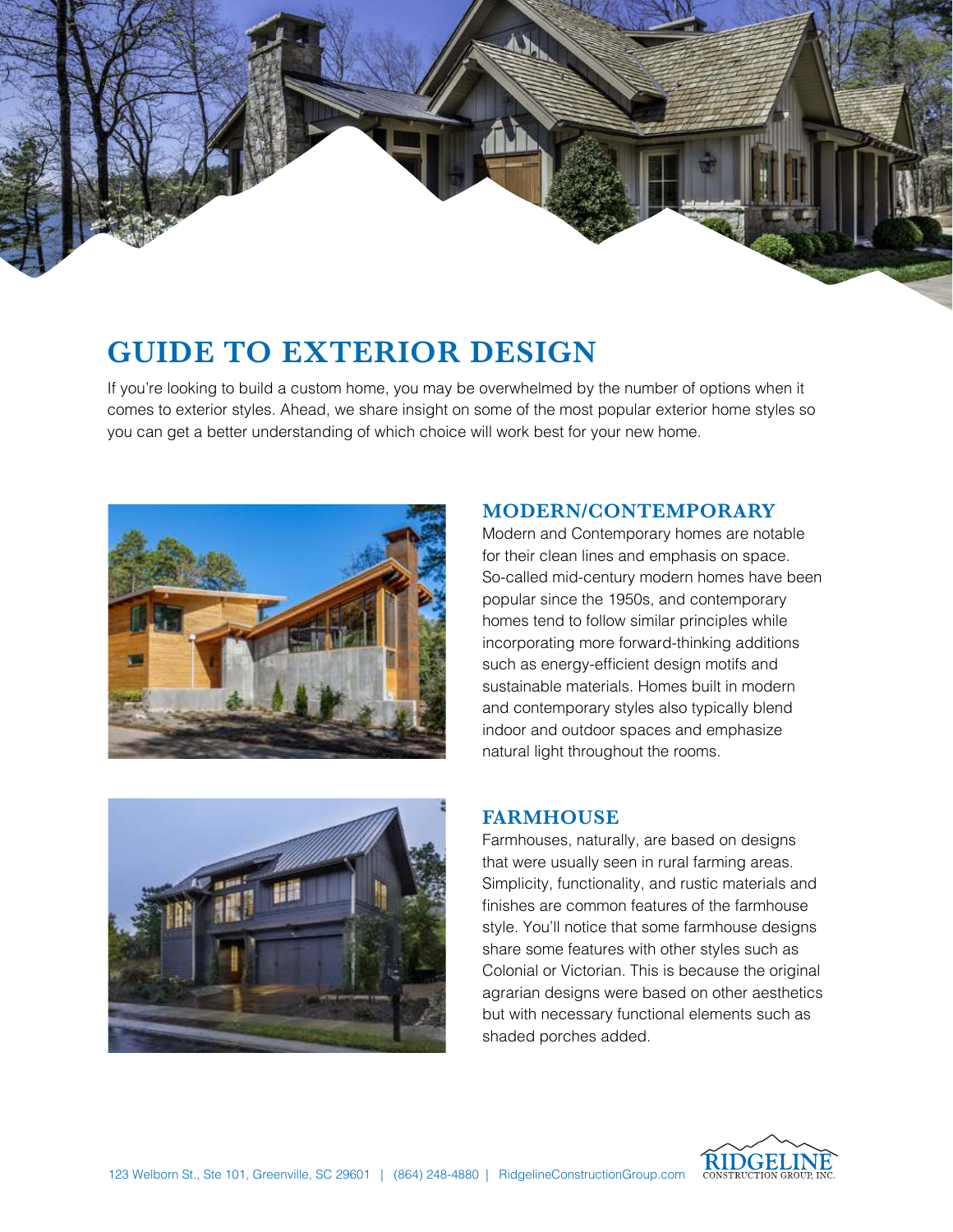





### **TRADITIONAL**

Traditional home styles are comprised of architectural designs that go back for centuries, as far back as the beginnings of the modern concept of a home itself. This category includes styles such as Colonial and Cape Cod. There are many different Colonial sub-genres, but most of them share an adherence to formal design principles, and preference for symmetry, and roots in the classical structures of the Ancient world. The Cape Cod style is adapted from cottage styles that British immigrants brought with them to the new world. Large chimneys and prominent windows are also common features.

## **EUROPEAN**

Many European-influenced designs favor aesthetics over functionality. Within the European banner, there are sub-genres that are as different as the countries from which they originated. You can choose French Provincial, which is reminiscent of French country homes and features romantic embellishments. Italianate homes evoke stately Italian villas, and include ornamentation around the windows, doors, and porches. And, Victorian architecture is identified with decorative trim and multi-tiered roofing.